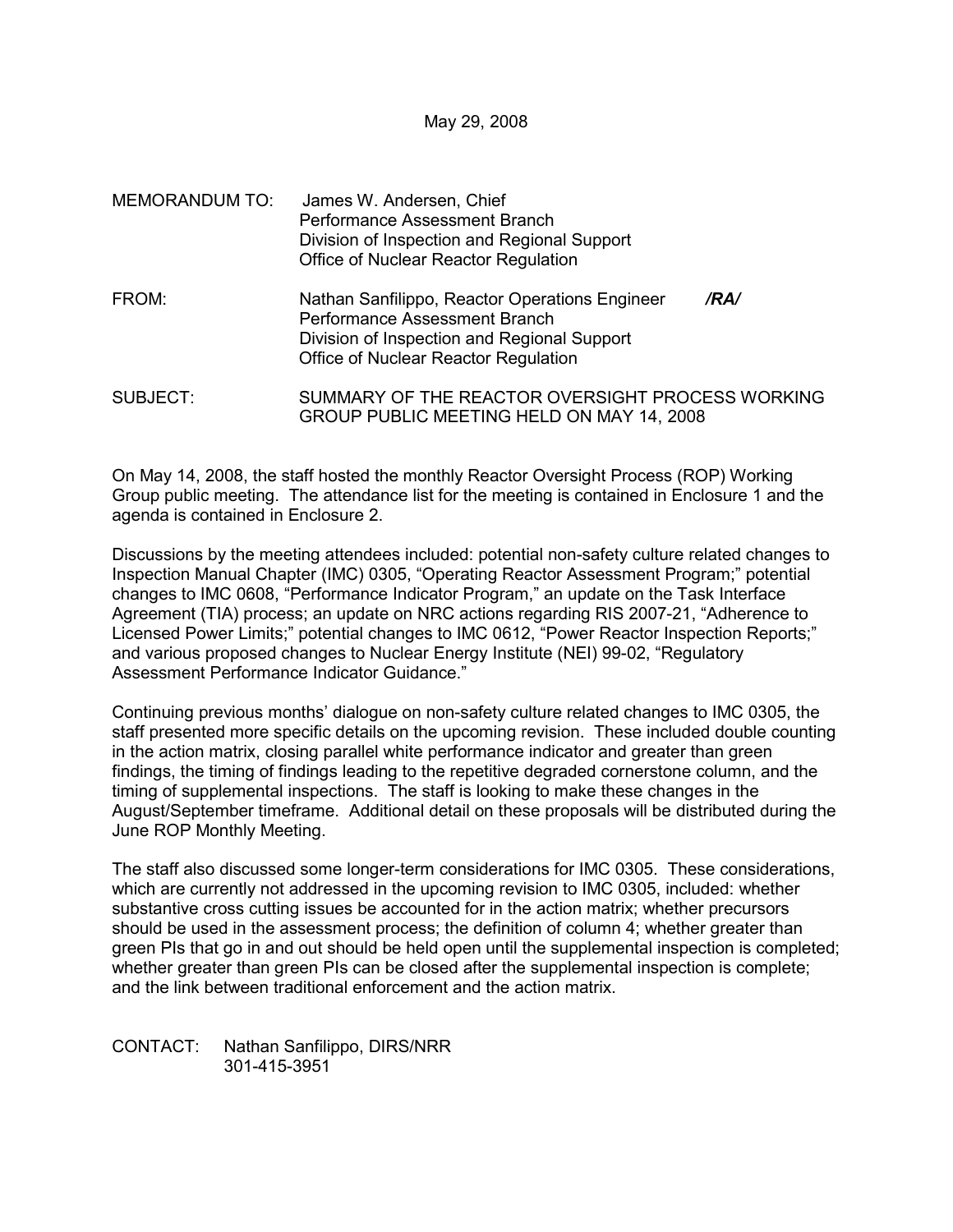NEI provided Enclosure 3 to propose changes to IMC 0305 addressing protracted performance indicator results. The staff will consider this information as it moves forward with draft changes to IMC 0305.

NRC staff from the Division of Policy and Rulemaking discussed with the industry the Office of Nuclear Reactor Regulation's (NRR) new Task Interface Agreement (TIA) process, NRR Office Instruction COM-106, Revision 3. Staff informed the industry that from a regulatory standpoint, a TIA is roughly equivalent to inspection guidance, and the focus of the NRR review is to add value by finding the applicable regulatory position that is within durable regulatory documents. The goal of the NRR TIA review is not to develop an NRC staff position that backfits new requirements upon the industry.

Furthermore, the DPR staff informed the industry that enhancements to the COM-106 process were developed within Revision 3. These enhancements included a single point of contact for all TIAs (the TIA PM), a single management chain, new TIA metrics, and an innovative, streamlined method for accomplishing TIAs. Given these changes, and the year-long piloting process, the NRR staff has improved overall TIA effectiveness by focusing upon the applicable regulatory position and by improving timeliness from one-year reviews to reviews only encompassing a few days. In the conclusion of the DPR presentation, the two most recent TIAs completed by the NRC staff were shared with industry. These TIAs were completed within two weeks and one week, respectively, and are attached as Enclosure 4 and 5.

NRC staff provided a status update of activities surrounding RIS 2007-21. The staff has reviewed draft guidance for plants that go above the maximum thermal power limits submitted by NEI, and has formally responded to NEI. The staff will conduct a public meeting on June 12, 2008, to further discuss its proposed guidance.

The staff then discussed a path forward to make changes and enhancements to IMC 0612. NRC markup of draft changes will be presented during a public meeting in August, with the intent to issue the revision by the end of 2008. IMC 0612 items which NEI has previously sought NRC consideration for revision will be addressed during the afternoon of the June ROP Monthly Meeting.

The NRC staff presented potential changes to IMC 0608, "Performance Indicator Program," which are attached as Enclosure 6. These changes are being developed to address how a plant coming out of extended shutdown – or a newly constructed plant – is transitioned into the performance indicator program. The changes to IMC 0608 were based on recent staff actions to incorporate Browns Ferry Unit 1 into the performance indicator program. The staff asked for working group comments on this proposal.

Staff and industry then discussed various changes to NEI 99-02. The NRC staff introduced a whitepaper on proposed changes to the Alert and Notification System (ANS) performance indicator, which is included as Enclosure 7. This whitepaper addresses situations where the ANS could be preconditioned by conducting maintenance tests just prior to performance indicator reliability tests. The NEI emergency preparedness task group will review the NRC's proposal and report back to the working group at the June ROP monthly meeting.

Staff and industry then discussed clarifications to NEI 99-02 relating to the definition of "time of discovery" for the Mitigating Systems Performance Index (MSPI). The NRC proposed resolution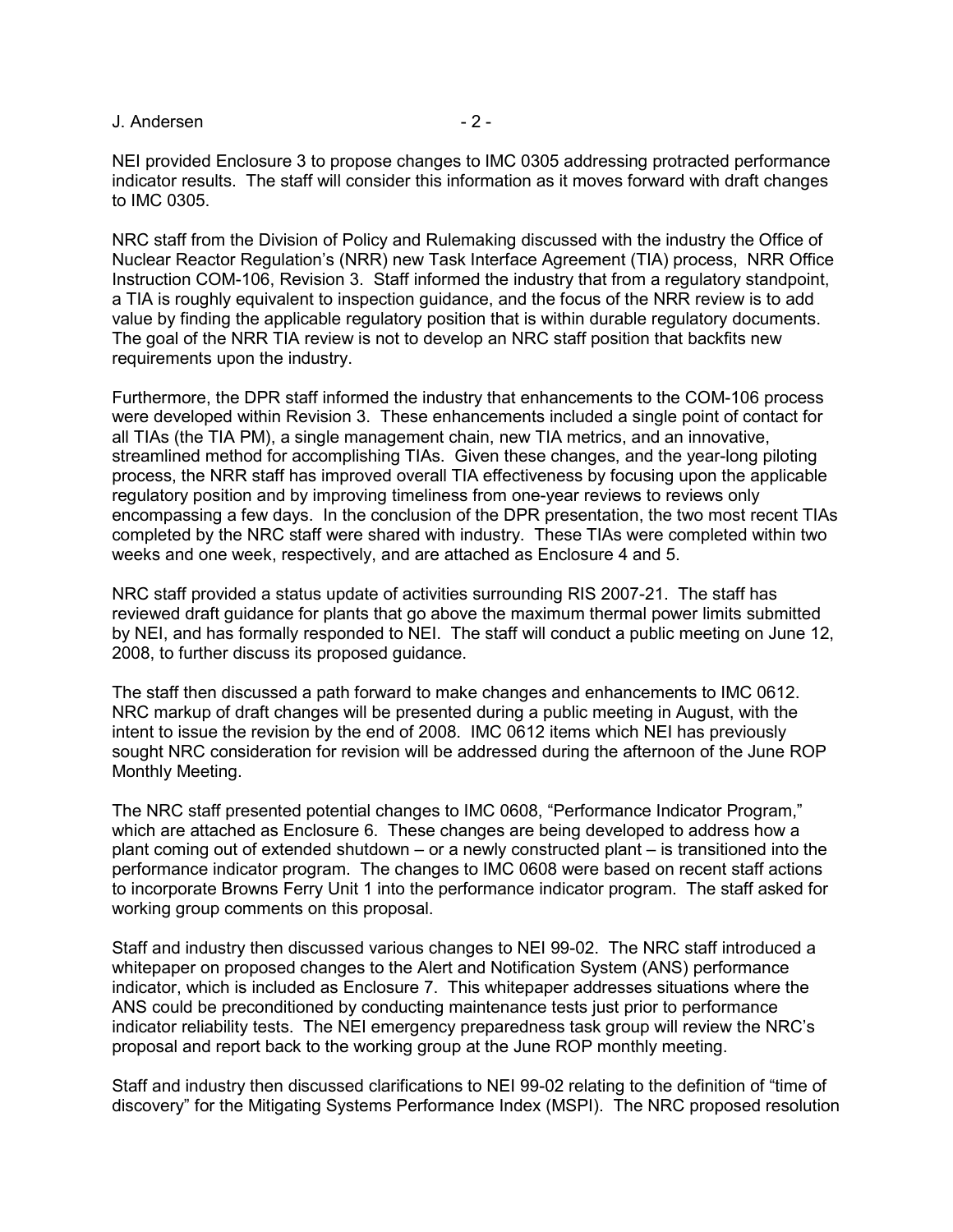that was included as part of the April ROP Monthly Meeting summary was agreed upon by NEI. In June, this guidance change will be incorporated as an FAQ.

The next topic involved the status of a proposed revision to the MSPI diesel generator mission time measurement. The industry continues to research what they feel is an appropriate algorithm to allow licensees to reduce their mission time from 24 hours. Once this algorithm is created, industry will bring this issue back to the ROP working group.

NEI provided Enclosures 8 and 9 to propose clarifications to NEI 99-02 relating to MSPI failures due to human error, and maintenance-induced damage/issues found during post-maintenance testing prior to returning the component to functional status. Discussion ensued and the staff expressed concern over the overlap of these two proposals. Further investigation into the impacts of each of these proposals will be pursued by NRC and industry. These issues will be discussed at future ROP Monthly Meetings.

NEI provided Enclosure 10 to introduce a proposed change to guidance on monitored components for the MSPI – specifically, whether control switches are counting within the component boundary in various situations. The staff will consider these changes and respond during the June ROP Monthly Meeting.

NRC staff inquired about NEI plans for issuance of a revision to NEI 99-02. NEI responded that they plan to begin work on such a revision with a target to publish by the end of 2008.

The attendees then discussed open performance indicator FAQs as provided by NEI in Enclosure 11. FAQs 76.0, 77.0, 78.1, 79.0, 79.2, 79.3, 81.0, and 81.1 were given final approval. FAQ 80.1 was discussed and no decision was made. FAQs 81.3 and 81.4 were introduced and discussed; however, no decision was made.

| TempNo. | PI               | <b>Topic</b>                                                          | <b>Status</b>         | Plant/Co.           |
|---------|------------------|-----------------------------------------------------------------------|-----------------------|---------------------|
| 76.0    | IE <sub>03</sub> | Discovery of an Off-normal<br><b>Final Approval</b><br>condition      |                       | <b>Quad Cities</b>  |
| 77.0    | IE <sub>03</sub> | <b>Grassing Event</b>                                                 | <b>Final Approval</b> | Salem               |
| 78.1    | IE <sub>03</sub> | Storm Induced<br><b>Final Approval</b><br>Marine/Biological Intrusion |                       | Diablo Canyon       |
| 79.0    | IE <sub>03</sub> | Over-Voltage due to<br><b>Final Approval</b><br>Lightening            |                       | Robinson            |
| 79.2    | IE <sub>03</sub> | <b>Threadfin Shad Run</b><br><b>Final Approval</b>                    |                       | <b>Browns Ferry</b> |
| 79.3    | IE03             | <b>Final Approval</b><br><b>Historical Downpowers</b>                 |                       | <b>Browns Ferry</b> |
| 80.1    | IE01             | <b>Reactor Power Indication</b><br><b>Discussed</b>                   |                       | Columbia            |
| 81.0    | EP01             | <b>Final Approval</b><br><b>ERO</b> Assignment                        |                       | Generic             |
| 81.1    | MS <sub>04</sub> | <b>Run Hours</b><br><b>Final Approval</b>                             |                       | Generic             |
| 81.3    | IE <sub>03</sub> | Raccoon Intrusion<br>Introduced<br>and<br><b>Discussed</b>            |                       | <b>Grand Gulf</b>   |
| 81.4    | IE <sub>03</sub> | <b>Environmental FAQ</b><br>Introduced<br>and                         |                       | Generic             |

The status of the open draft FAQs are as follows: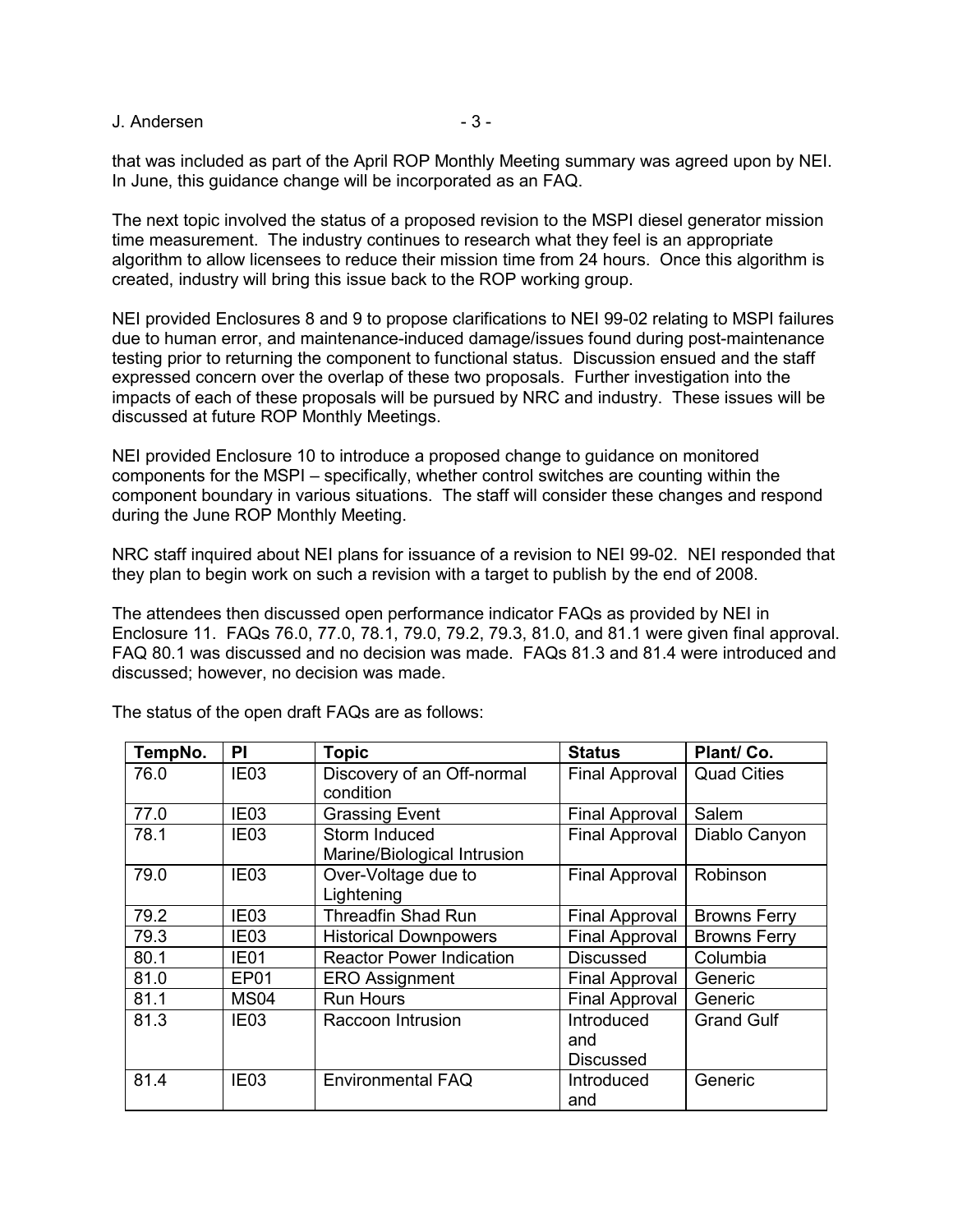| TempNo. | DI | opic | <b>Status</b> | Plant/ Co. |
|---------|----|------|---------------|------------|
|         |    |      | Discussed     |            |

The date for the next meeting of the ROP Working Group is June 18, 2008. Future ROP monthly meeting dates include July 16, 2008, August 27, 2008, and September 24, 2008.

The purpose of the meeting's afternoon session was for the staff to provide draft changes in safety culture related Reactor Oversight Process (ROP) guidance documents and to obtain initial external stakeholder questions and comments. The presentation slides for this portion of the meeting are attached as Enclosure 12. The staff provided working drafts of IMC 0612, "Power Reactor Inspection Reports", IMC 0612 Appendix B, "Issue Screening" and Inspection Procedure (IP) 71152, "Identification and Resolution of Problems." The draft changes and the reasons for proposing the changes were discussed with the external stakeholders. These documents are attached as Enclosures 13, 14, and 15, respectively.

The staff explained that contrary to the meeting agenda, that IP 95001, "Inspection of One or Two White Inputs In A Strategic Performance Area" and IP 95002, "Inspection for One Degraded Cornerstone Or Any Three White Inputs In a Strategic Performance Area" would not need to be discussed as the staff currently believes no safety culture related changes are necessary for those IPs to provide guidance on performing follow-up inspections of licensee safety culture assessments. The current staff thinking is that the follow-up inspection guidance can all be located in another IP, such as IP 71152. The staff additionally explained that the effort to re-write the safety culture components and aspects is still ongoing, and they were not ready to be shared with external stakeholders. The meeting date to share the component and aspect re-write is to be determined.

The staff discussed draft safety culture related changes in IMC 0612 which were identified during an NRC audit of inspection report cross-cutting aspect documentation. The staff noted that the draft IMC 0612 changes will need to be aligned with any related changes that could result from the ongoing re-write of the cross-cutting components and aspects for IMC 0305, "Operating Reactor Assessment Program." The staff outlined that the IMC 0612 draft changes are intended to provide amplified guidance for inspectors: to promote consistent documentation of the cross-cutting aspects throughout the inspection report sections; to make decisions on whether cross-cutting aspects are reflective of current performance or not; to clarify the distinction between performance deficiencies and cross-cutting aspects; to clarify that for Green findings with multiple examples, the examples share the same cross-cutting aspect; to briefly describe a decision to not assign a cross-cutting aspect to a finding; and to ensure that multiple cross-cutting aspects are only assigned in rare situations.

The industry noted that a very high percentage of inspection findings are assigned cross-cutting aspects. The staff responded that the proposed guidance will assist in the determination of whether a cross-cutting aspect is reflective of current performance, which should help the staff make more consistent decisions. The staff also commented that the intent is not for all findings to have cross-cutting aspects assigned to them.

Some of the initial stakeholder comments on the IMC 0612 draft changes included: 1) that the guidance for determining whether a cross-cutting aspect is reflective of current performance include that it has occurred within approximately two years; 2) questioned whether greater than Green findings could also have multiple examples that share the same cross-cutting aspect; 3)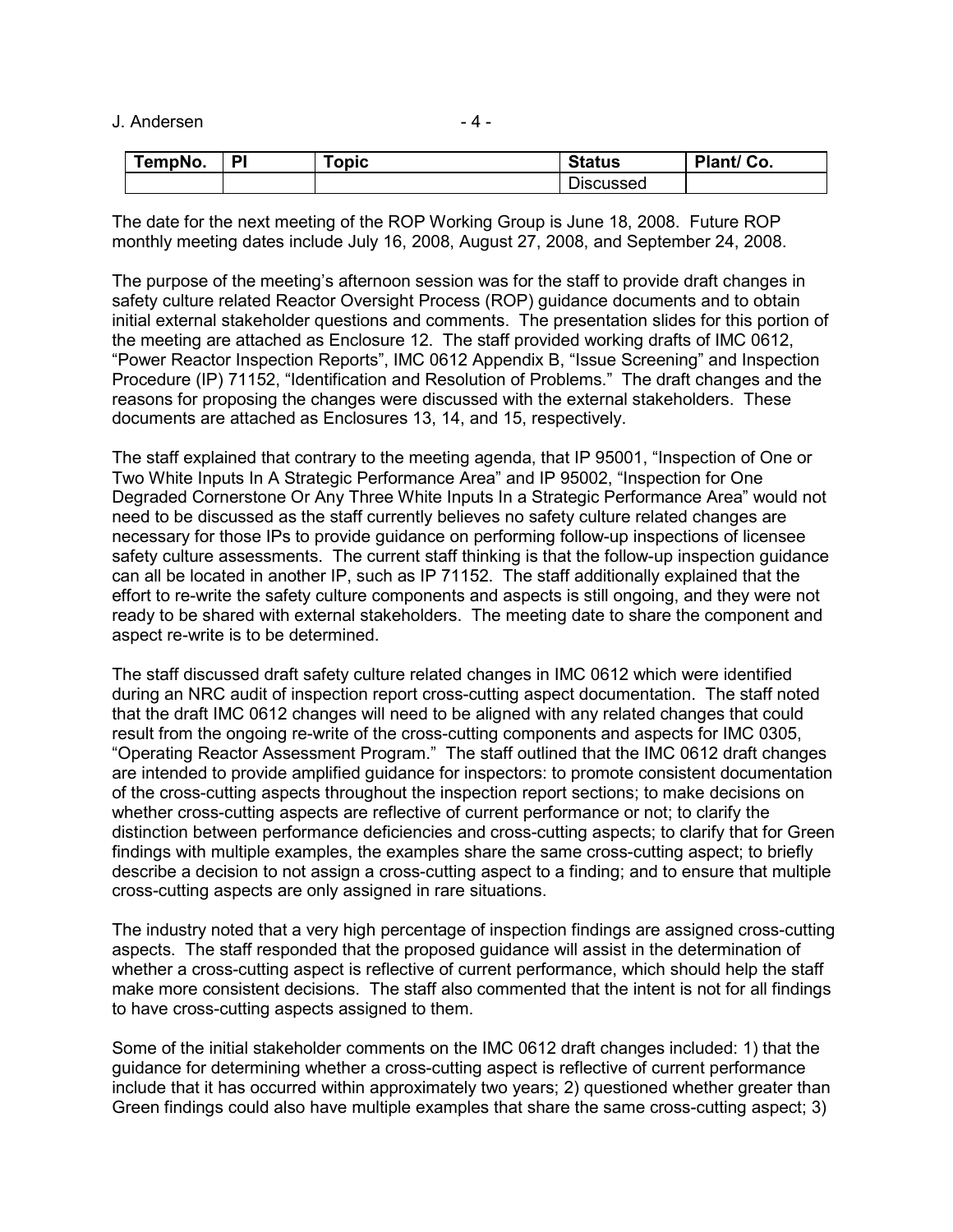that requiring inspectors to describe why they didn't assign a cross-cutting aspect could lead the inspectors to defaulting to assigning cross-cutting aspects to essentially all findings; instead the inspector should simply document that cross-cutting aspects were considered and were determined not to be applicable (reason why does not need to be provided); 4) that the industry will provide a mark-up to improve the proposed wording for the cross-cutting aspect and performance deficiency definitions; 5) that the sample inspection report under development by the staff should include multiple examples of situations where performance deficiencies do not warrant assignment of cross-cutting aspects, particularly in cases where the cross-cutting aspect is reflective of current performance; and 6) that the draft guidance for documenting changes in assignment of cross-cutting aspects in section 11.06.b should be comparable in level of detail as that in section 06.01.f.

The staff presented an overview of the various types of licensee safety culture assessments ranging from the periodic self-initiated assessments, to NRC requests for licensees to perform self-assessments or independent assessments, and finally an NRC request that a licensee perform a third party safety culture assessment. The staff provided an overview of the associated inspection procedure that would be utilized to perform follow-up inspections of the various types of licensee safety culture assessments. The staff explained that for periodic licensee self-initiated assessments that the NRC inspection focus in IP 71152 is on how the licensee handled the issues identified during the assessment. For self- and independent assessments the draft IP 71152 provides guidance referenced from IP 95003, "Supplemental Inspection for Repetitive Degraded Cornerstones, Multiple Degraded Cornerstones, Multiple Yellow Inputs or One Red Input," for the staff to perform a limited sample review of how the licensee conducted the safety culture assessment. The main focus of the staff's review would be on the licensee handling of the issues identified by the assessment. The staff was asked if another utility not part of the licensee's organization could conduct the third party safety culture assessment, and the staff agreed. [Additional note, staff clarification following the meeting: However in this situation, it is expected that the assessors from the other utility are appropriately qualified and this should be guided by the IP 95003 guidance on evaluating the qualifications of the safety culture assessment team.]

For the draft IP 71152, the staff noted that options are still being considered to provide the safety culture follow-up inspection guidance in another IP, such as a new IP that could be included in IMC 2515, "Light-Water Reactor Inspection Program -- Operations Phase" Appendix C, "Special and Infrequently Performed Inspections." In addition, the level of inspection resources to perform the safety culture follow-up inspection has not yet been determined.

The staff reviewed proposed changes to IP 71152 not related to performing follow-up inspection of NRC requested licensee safety culture assessments. Draft changes are proposed to clarify that the biennial team inspection review of licensee self-initiated safety culture assessments is from the problem identification and resolution perspective. That is, evaluating the licensee's handling of issues identified by the assessment. The staff was questioned whether it is considered necessary for all issues from the licensee's safety culture assessment to be input into the 10 CFR 50, Appendix B quality assurance corrective action program. The staff agreed with the commenter that not all issues identified by a safety culture assessment are appropriate to be handled by the Appendix B corrective action program. The staff agreed that sensitive personnel issues for example could be handled through alternative site processes (e.g. an Employee Concerns Program). In general, the staff would be focusing on if the licensee took appropriate actions, which will vary depending on the circumstances, to address the issues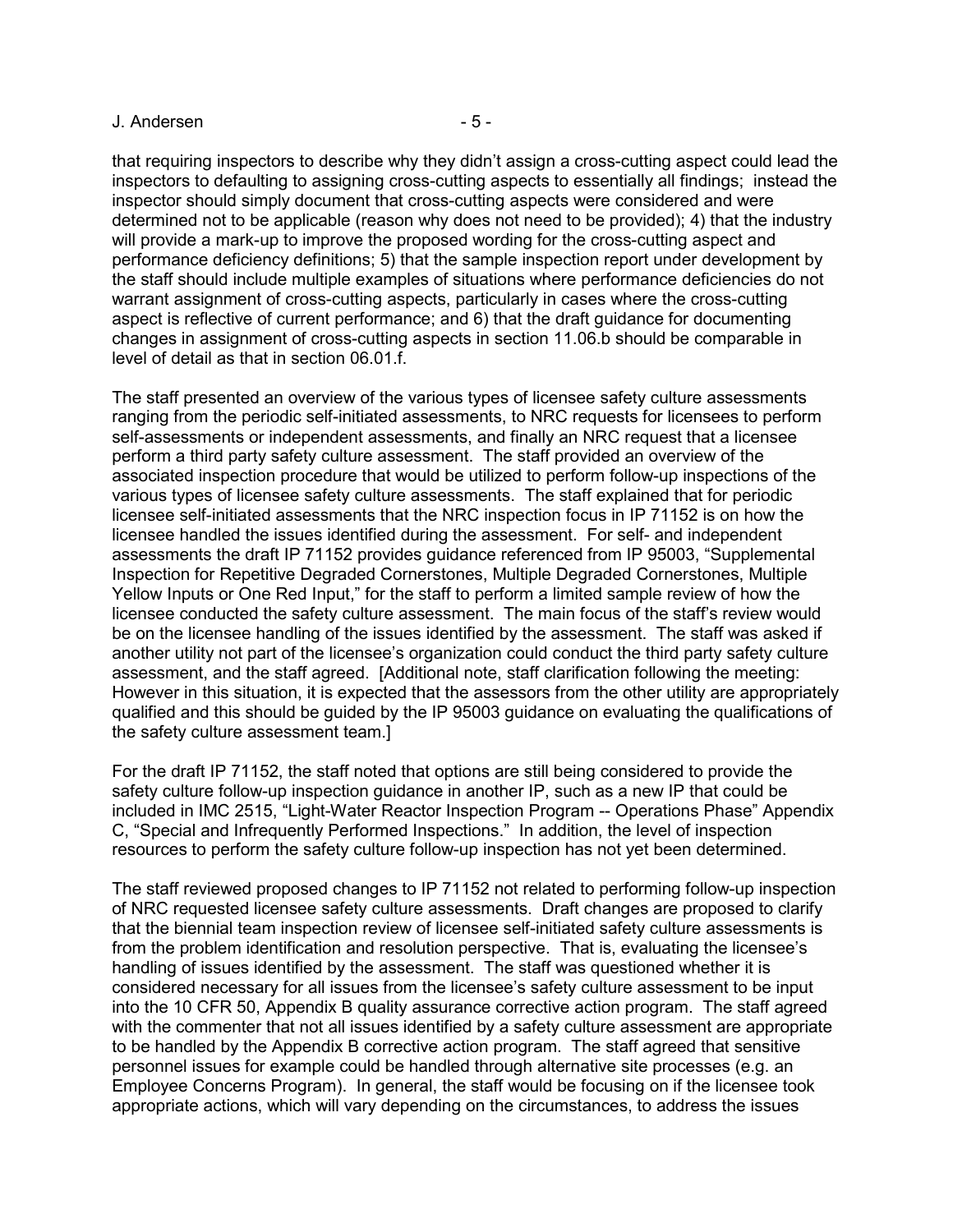identified by the assessment. The staff also discussed proposed guidance that the bi-ennial team inspection assessment of licensee performance in the Safety Conscious Work Environment (SCWE) area is developed through both insights from the staff's SCWE interviews along with the staff's review of the licensee's safety culture assessment.

The staff then explained the proposed changes to IP 71152 to include new guidance on how a follow-up inspection would be performed of NRC requested licensee self or independent safety culture assessments. This guidance references selected sections in IP 95003 that would be used. The staff would perform a limited review of the licensee safety culture assessment scope, methodology, and assessment tools. The primary focus of the staff's evaluation would be on the results of the licensee's safety culture assessment, the licensee's evaluation of the results, the licensee's plans to address any identified weaknesses, and the licensee's progress to address the noted weaknesses.

Some of the initial comments on the IP 71152 draft changes included: 1) the need for describing in a greater level of detail what the NRC inspectors would actually evaluate when performing a follow-up on a licensee self-assessment or independent assessment, 2) the need for a better understanding of what the NRC expectations are for a licensee self- or independent safety culture assessment and whether the IP 95003 expectations are appropriate for the different types of assessments, 3) that having the follow-up guidance in IP 71152 for self and independent licensee assessments could be confusing to inspectors when they are evaluating licensee self-initiated safety culture assessments during biennial team inspections, and 4) that better wording could be used to describe the added tools for following up on a substantive cross-cutting issue.

The staff explained that at the current time, the major variable between a self, independent, and third party safety culture assessment is the degree of separation of the assessors from the site activities they are assessing. The staff indicated that the protocol for the licensee conducting the various assessments is thought to be very similar in terms of scope and the assessment methodology and tools used by the licensee. Several licensee participants noted that they would expect some variances between the different types of licensee safety culture assessments, as well as with the depth and scope of NRC follow-up for the different types of assessments. The stakeholders were asked to provide comments on the differences they would expect between the different types of licensee assessments as well as how NRC followup inspections would vary depending on assessment type. The staff suggested the industry initiative to develop standard methodology for safety culture assessments include guidance on this issue.

The staff indicated their tentative plans to present the remaining ROP safety culture draft document changes (IMC 0305 safety culture components) during a yet to be determined ROP monthly public meeting.

The staff indicated that the comment period for the IMC 0612 safety culture related draft changes and the IP 71152 draft changes will last until June 27, 2008. In addition, the final comment period for the previously discussed IMC 0305 material will end on June 27, 2008.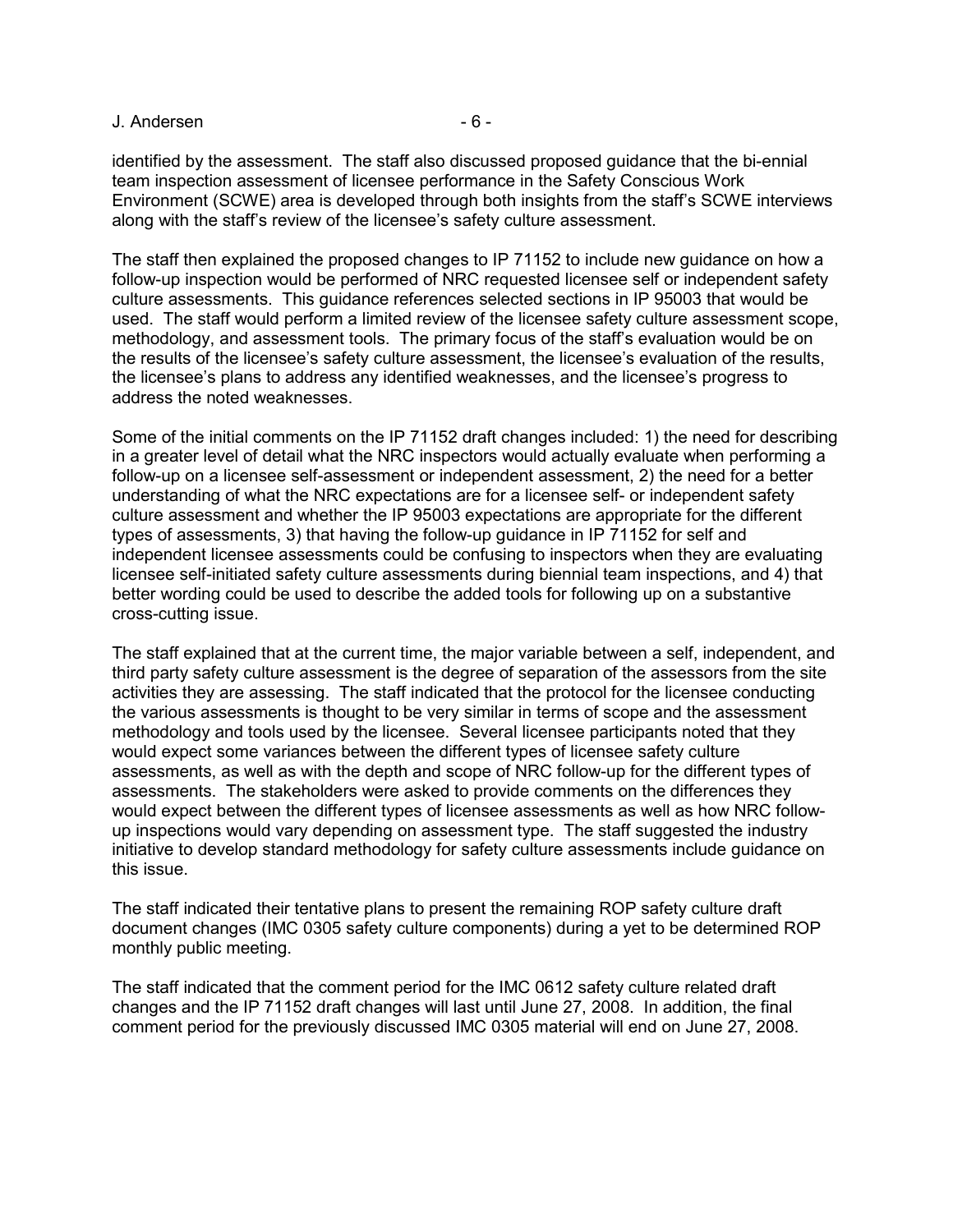The staff thanked the external stakeholders for their participation and constructive initial comments on the draft guidance document changes.

Enclosures:

- 1. Attendance List May 14, 2008
- 2. Agenda May 14, 2008
- 3. NEI Proposed Guidance Change to IMC 0305 to Address Protracted PI Results
- 4. Palisades TIA
- 5. Arkansas Nuclear One TIA
- 6. NRC Proposed Additions to IMC 0608
- 7. NRC Whitepaper on Proposed ANS PI Change
- 8. NEI MSPI Human Error Whitepaper
- 9. NEI Proposed Change to NEI 99-02 to Address Failures Identified During PMT
- 10. NEI Proposal for MSPI Monitored Components
- 11. FAQ Log
- 12. Safety Culture Enhancements Meeting Slides
- 13. Proposed Markup to IMC 0612
- 14. Proposed Markup to IMC 0612, Appendix B
- 15. Proposed Markup to IP 71152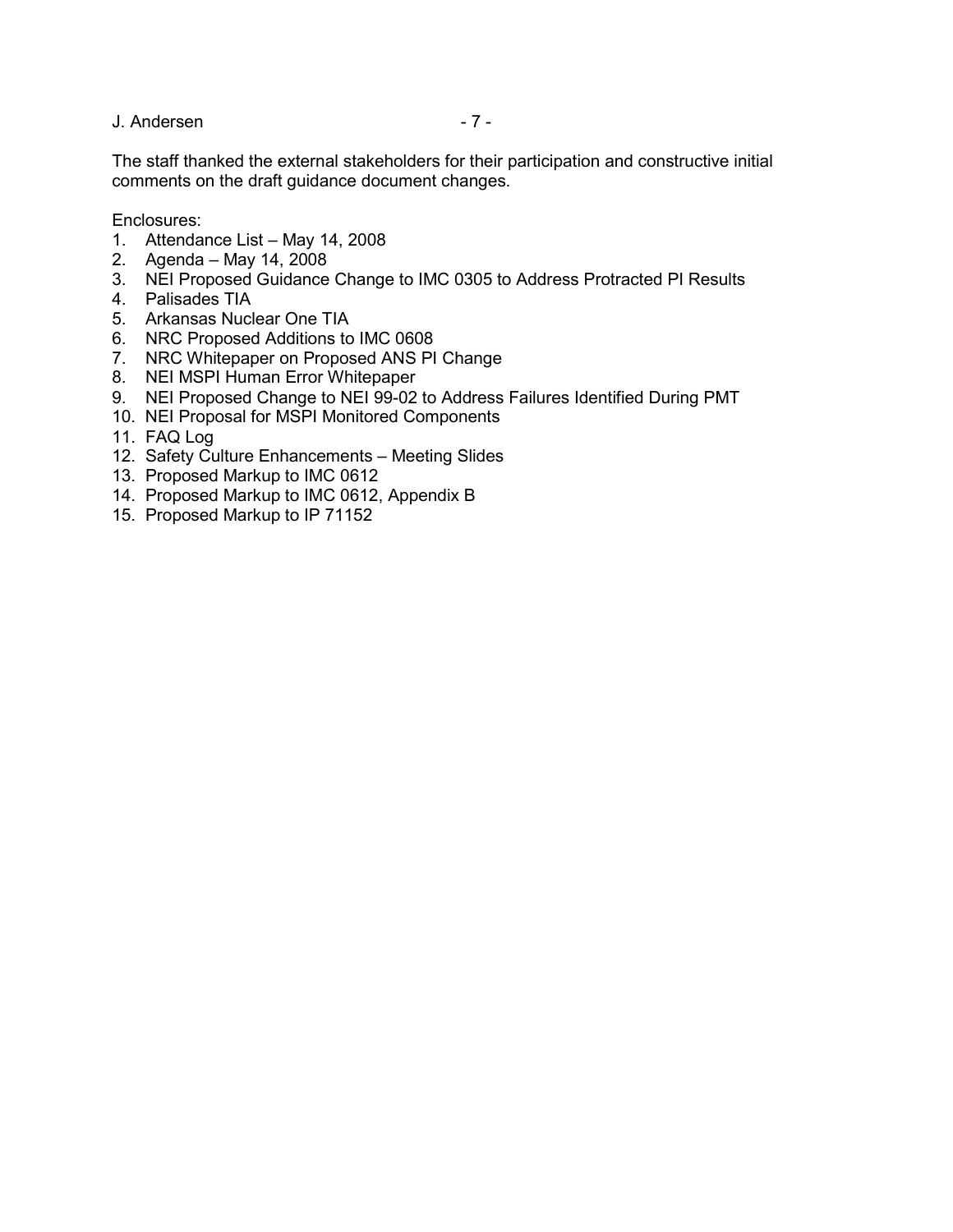## J. Andersen - 7 - 7 -

The staff thanked the external stakeholders for their participation and constructive initial comments on the draft guidance document changes.

Enclosures:

- 1. Attendance List May 14, 2008
- 2. Agenda May 14, 2008
- 3. NEI Proposed Guidance Change to IMC 0305 to Address Protracted PI Results
- 4. Palisades TIA
- 5. Arkansas Nuclear One TIA
- 6. NRC Proposed Additions to IMC 0608
- 7. NRC Whitepaper on Proposed ANS PI Change
- 8. NEI MSPI Human Error Whitepaper
- 9. NEI Proposed Change to NEI 99-02 to Address Failures Identified During PMT
- 10. NEI Proposal for MSPI Monitored Components
- 11. FAQ Log
- 12. Safety Culture Enhancements Meeting Slides
- 13. Proposed Markup to IMC 0612
- 14. Proposed Markup to IMC 0612, Appendix B
- 15. Proposed Markup to IP 71152

| DISTRIBUTION:<br>PUBLIC<br>DRoberts |                                            |                            |                            |  |
|-------------------------------------|--------------------------------------------|----------------------------|----------------------------|--|
| ABoland                             | <b>DDube</b>                               |                            |                            |  |
| AVegel                              | ACampbell                                  | <b>DAyres</b>              |                            |  |
| GShear                              | PAppignani                                 | <b>IPAB Distribution</b>   |                            |  |
| CPederson                           | DI ew                                      | <b>IRIB Distribution</b>   |                            |  |
| DChamberlain                        | HChristensen                               | RCaniano                   |                            |  |
| ISchoenfeld                         | <b>LWert</b>                               | MGamberoni                 |                            |  |
| JClifford                           | <b>KKennedy</b>                            | <b>SWest</b>               |                            |  |
| TPruett                             | RCroteau                                   |                            |                            |  |
|                                     | ADAMS Accession No.: Package - ML081440435 | Memo - ML081440468         | Enclosure 3 - 081440498    |  |
|                                     | Enclosure 4 - ML081300096                  | Enclosure 5 - ML080300554  | Enclosure 6 - ML081440500  |  |
|                                     | Enclosure 7 - ML081440479                  | Enclosure 8 - ML081440501  | Enclosure 9 - ML081440505  |  |
|                                     | Enclosure 10 - ML081440521                 | Enclosure 11 - ML081440528 | Enclosure 12 - ML081400363 |  |
|                                     | Enclosure 13 - ML081330462                 | Enclosure 14 - ML081330485 | Enclosure 15 - ML081290285 |  |
| <b>OFFICE</b>                       | NRR/DIRS                                   | <b>NRR/DIRS</b>            | <b>NRR/DIRS</b>            |  |

NAME | NSanfilippo | TKobetz | JAndersen DATE 05/23/08 05/29/08 05/28/08

**OFFICIAL RECORD COPY**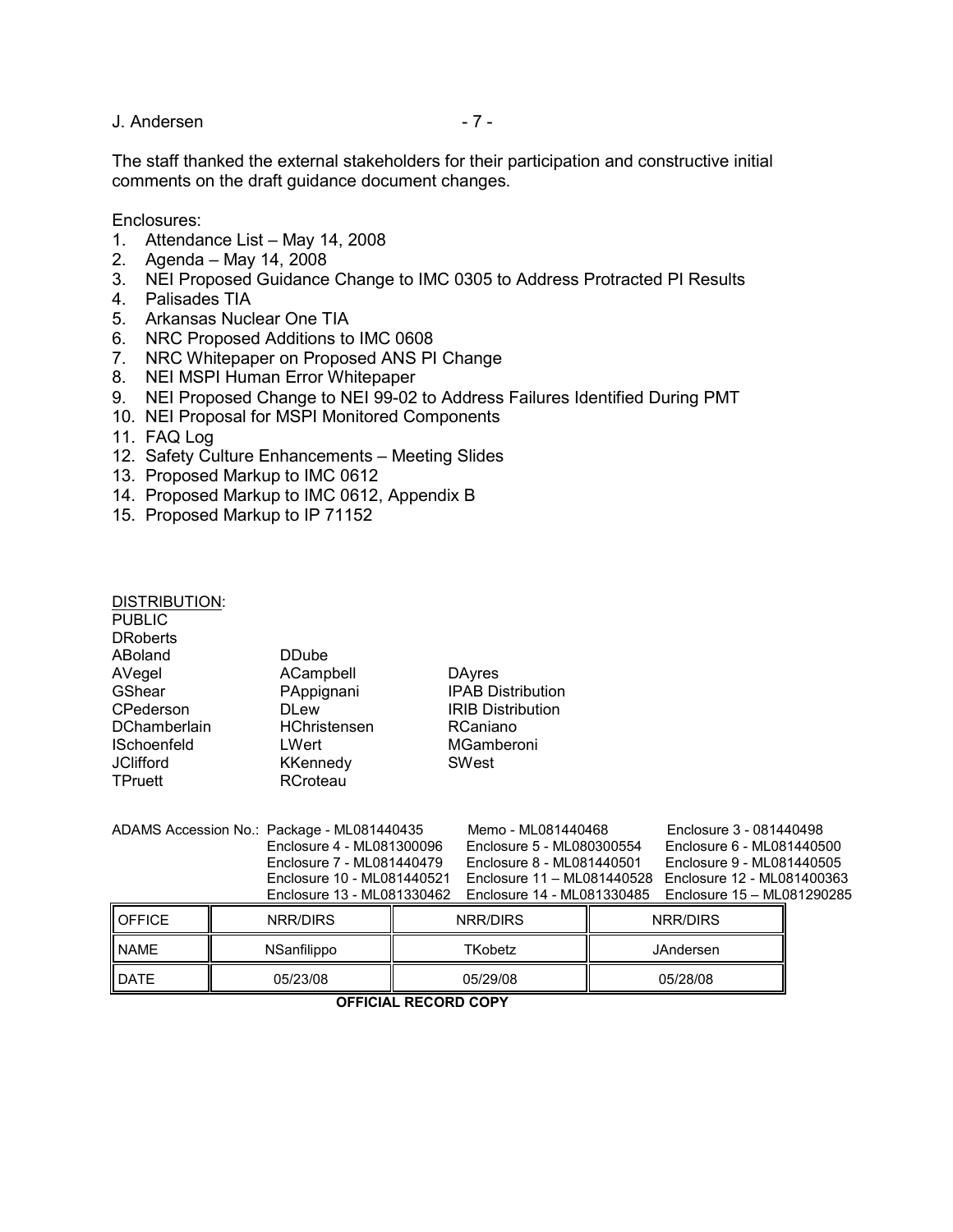## **ATTENDANCE LIST INDUSTRY/STAFF ROP PUBLIC MEETING May 14, 2008**

|                 | <b>NAME</b>                   | <b>AFFILIATION</b> |
|-----------------|-------------------------------|--------------------|
| 1               | John Butler                   | NEI                |
| $\overline{c}$  | Sue Simpson                   | <b>NEI</b>         |
| 3               | <b>Mike Cheok</b>             | <b>NRC</b>         |
| 4               | <b>Jeff Thomas</b>            | Duke               |
| 5               | Duane Kanitz                  | <b>STARS</b>       |
| 6               | Al Haeger                     | Exelon             |
| $\overline{7}$  | Robin Ritzman                 | <b>FENOC</b>       |
| 8               | Fred Mashburn                 | <b>TVA</b>         |
| 9               | <b>Bob Gramm</b>              | <b>NRC</b>         |
| $10-10$         | <b>Jim Peschel</b>            | <b>FPL</b>         |
| 11              | <b>Bryan Ford</b>             | Entergy            |
| 12              | <b>Mike Case</b>              | <b>NRC</b>         |
| 13 <sup>7</sup> | <b>Tim Kobetz</b>             | <b>NRC</b>         |
| 14              | Nathan Sanfilippo             | <b>NRC</b>         |
| 15              | Julie Keys                    | <b>NEI</b>         |
| 16              | Ken Heffner                   | Progress           |
| 17              | <b>Sean Peters</b>            | <b>NRC</b>         |
| 18              | Dominion<br><b>Bob Hanley</b> |                    |
| 19              | Ned Tyler                     | Constellation      |
| 20              | <b>Glen Masters</b>           | <b>INPO</b>        |
| 21              | Tim Kolb                      | <b>NRC</b>         |
| 22              | Isabelle Schoenfeld           | <b>NRC</b>         |
| 23              | John Thompson                 | <b>NRC</b>         |
| 24              | Jim Isom                      | <b>NRC</b>         |
| 25              | Eric Bowman                   | <b>NRC</b>         |
| 26              | Don Dube                      | <b>NRC</b>         |
| 27              | Dave Midlik                   | Southern Nuclear   |
| 28              | <b>Gerald Sowers</b>          | <b>APS</b>         |
| 29              | Roy Linthicum                 | Exelon             |
| 30              | Doug McKinney                 | <b>SNC</b>         |
| 31              | Patrick Boyle                 | <b>NRC</b>         |
| 32              | Steve LaVie                   | <b>NRC</b>         |
| 33              | <b>Bob Kahler</b>             | <b>NRC</b>         |
| 34              | David Allsopp                 | <b>NRC</b>         |
| 35              | <b>Carl Schulten</b>          | <b>NRC</b>         |
| 36              | Chris Cauffman                | <b>NRC</b>         |
| 37              | Yeon-Ki Chung                 | <b>NRC</b>         |
| 38              | Molly Keefe                   | <b>NRC</b>         |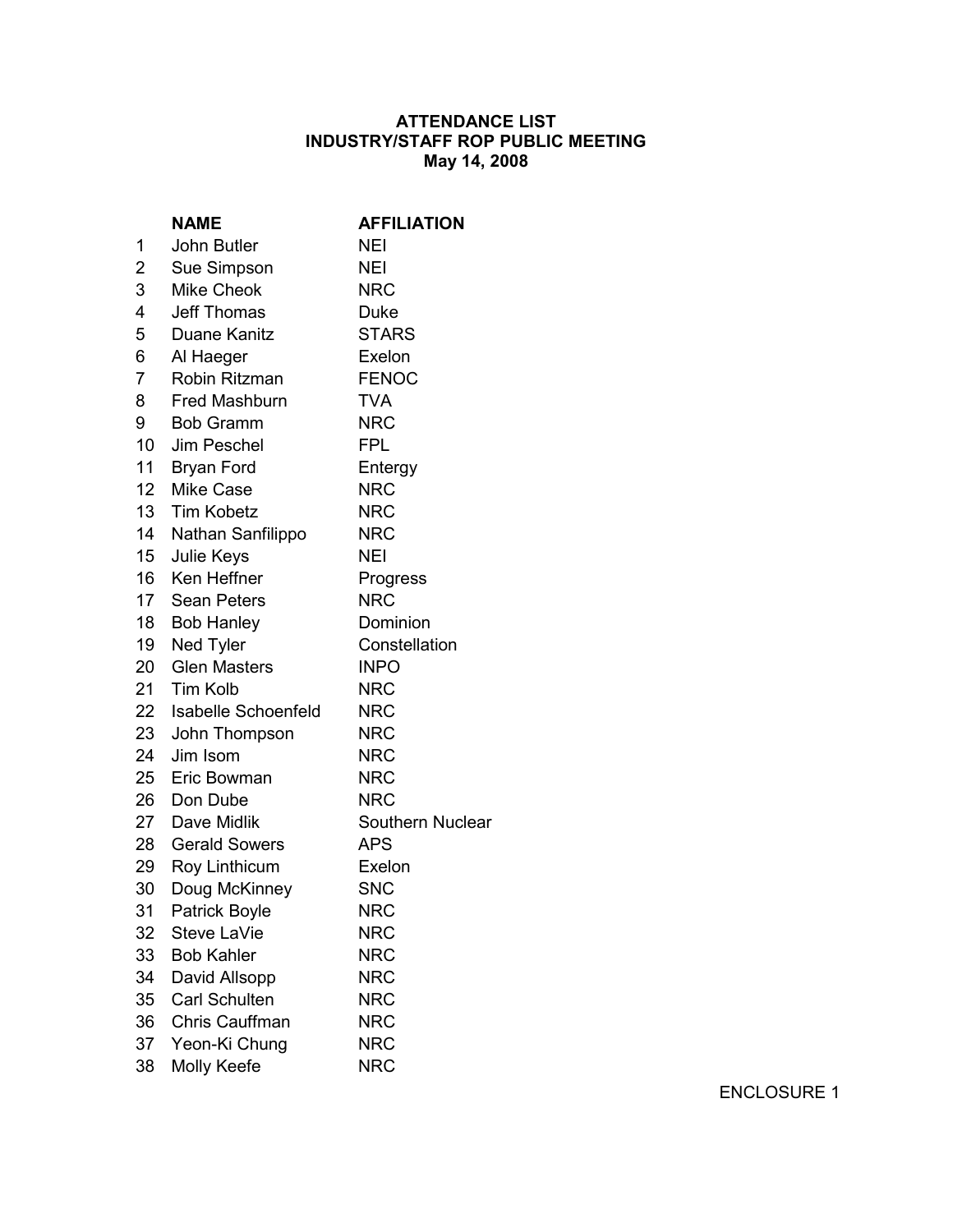| 39 Bob Pascarelli | NRC.        |
|-------------------|-------------|
| 40 Mark Rendmeyer | Centrec     |
| 41 Jenny Weil     | McGraw-Hill |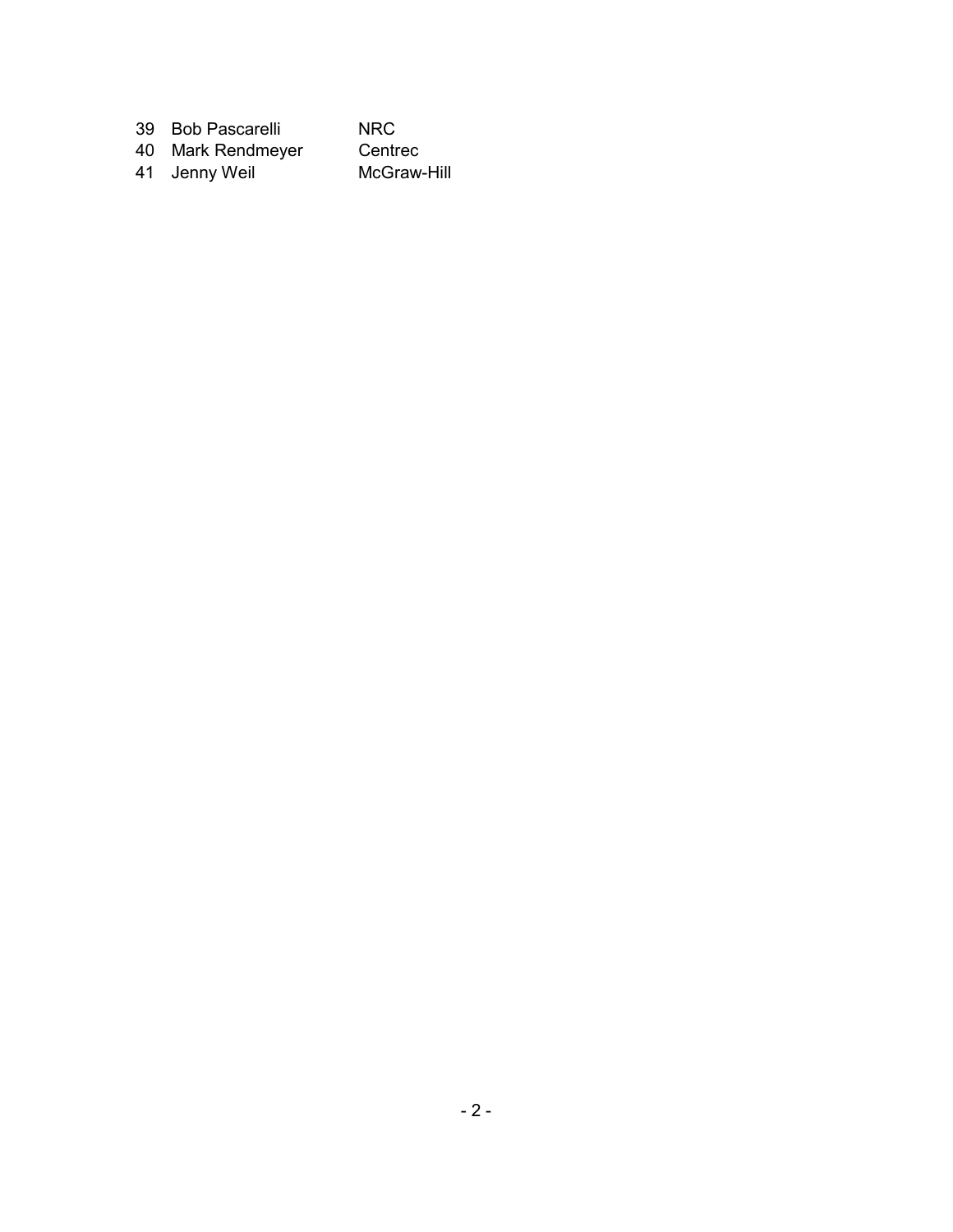# **REACTOR OVERSIGHT PROCESS (ROP) MONTHLY PUBLIC MEETING AGENDA**

May 14, 2008 - 9:00 AM – 4:00 PM – NRC OWFN Commissioners' Hearing Room

| $9:00 - 9:05$ AM   | Introduction and Purpose of Meeting                                                                                                                                                                                                                                                                                                                                                                             |
|--------------------|-----------------------------------------------------------------------------------------------------------------------------------------------------------------------------------------------------------------------------------------------------------------------------------------------------------------------------------------------------------------------------------------------------------------|
| $9:05 - 9:35$ AM   | Discussion of Performance Assessment Branch Topics<br>Possible changes to Inspection Manual Chapter (IMC) 0305,<br>1.<br>"Operating Reactor Assessment Program" - non-safety culture<br>2. Other                                                                                                                                                                                                                |
| $9:35 - 10:00$ AM  | <b>Reactor Inspection Branch Topics</b><br>Regulatory Issue Summary (RIS) 2007-21 (update)<br>$1_{-}$<br>General topics of interest in the inspection area<br>2.<br>3. Other                                                                                                                                                                                                                                    |
| $10:00 - 10:30$ AM | Discussion of Performance Indicator Topics<br>1. Potential NEI 99-02 guidance changes<br>• MSPI time of discovery<br>• MSPI mission time<br>• MSPI EDG test failures<br>• Maintenance-induced PMT issues<br>• Environmental unplanned power changes<br>• EP - Counting ERO participation for members in training<br>$\bullet$ EP - Siren Preconditioning                                                        |
| $10:30 - 10:45$ AM | <b>Break</b>                                                                                                                                                                                                                                                                                                                                                                                                    |
| $10:45 - 11:15$ AM | Performance Indicator Topics continued                                                                                                                                                                                                                                                                                                                                                                          |
| $11:15 - 11:30$ PM | Future Meeting Dates, ROP Working Group Action List Status, and<br><b>Future Topics</b>                                                                                                                                                                                                                                                                                                                         |
| $11:30 - 11:45$ AM | Public Input                                                                                                                                                                                                                                                                                                                                                                                                    |
| $11:45 - 12:45$ PM | Lunch                                                                                                                                                                                                                                                                                                                                                                                                           |
| $12:45 - 1:45$ PM  | Discussion of Open and New PI Frequently Asked Questions (FAQs) -<br>Note topic may be moved before lunch if meeting is ahead of schedule<br>The latest draft FAQs are located on the public web at<br>http://www.nrc.gov/NRR/OVERSIGHT/ASSESS/draft faqs.pdf<br>This list is subject to change the day before the meeting based on<br>availability of new draft FAQs provided by the Nuclear Energy Institute. |